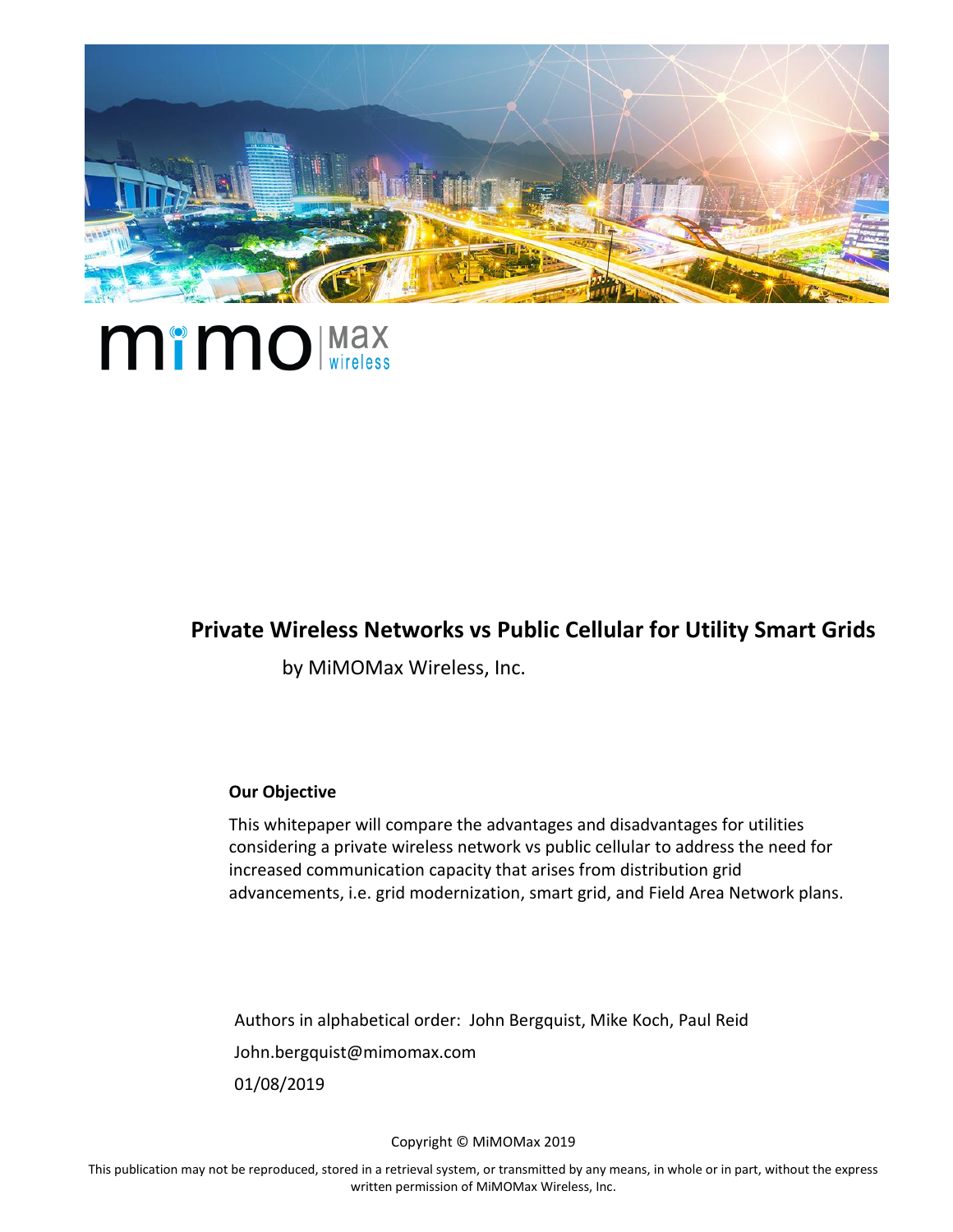## **Table of Contents**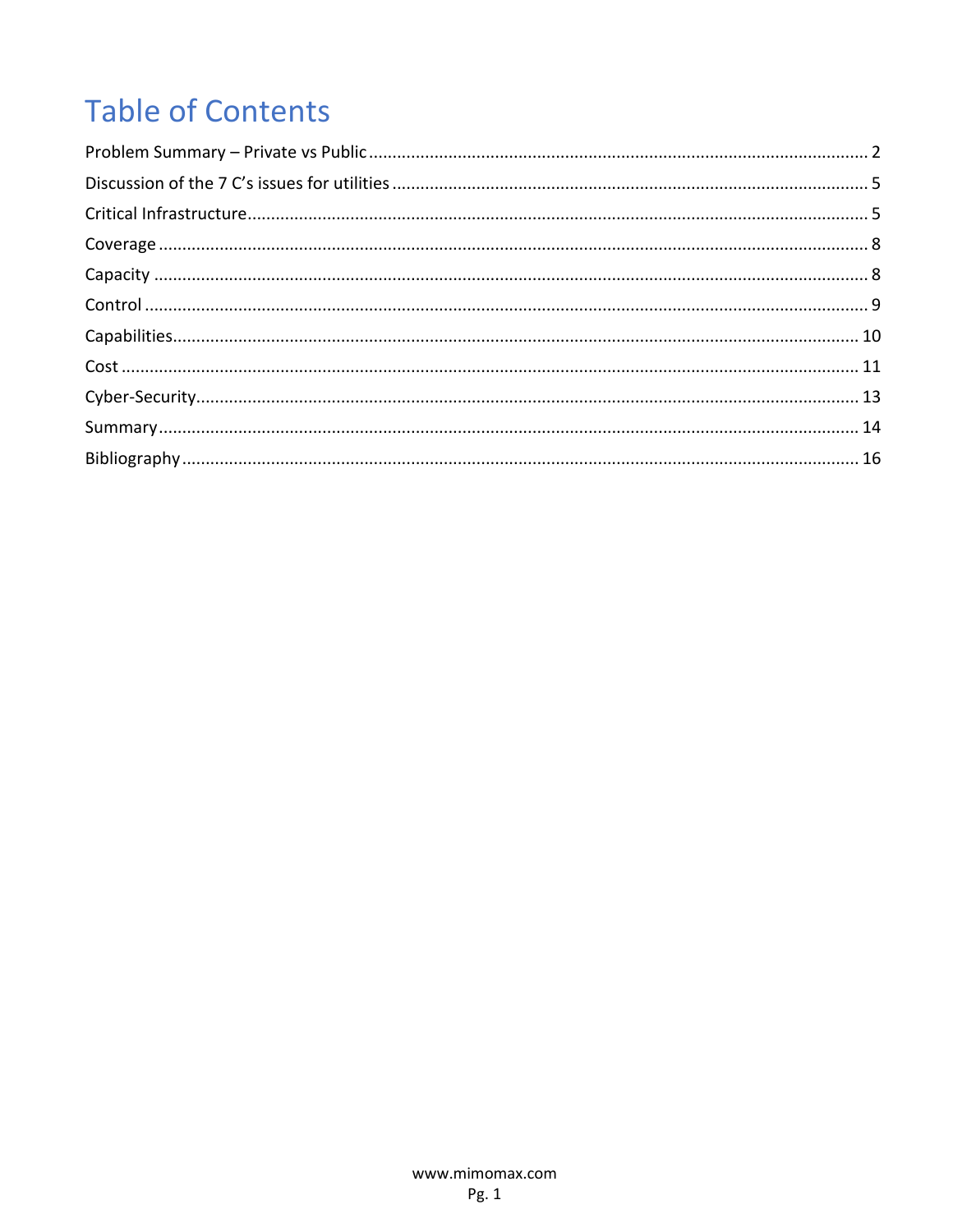## <span id="page-2-0"></span>Problem Summary – Private vs Public

When tasked with identifying a Field Area Network (FAN) to support a grid modernization strategy, utilities are faced with deciding between purchasing their own private communication system or paying monthly fees to use a public carrier's system.

**Private vs Public -** The decision to go private or public is an important decision as utilities and other Critical Infrastructure (CI) industries have extensive telecommunications requirements that can only be met through their wireless networks. Utility companies have historically favored building their own private wireless networks for three main reasons that still hold currently. They include:

*"Other key decision criteria such as security, reliability, latency, and support costs all weighed into the decision to choose the [private] FAN."* (Reimer, 2016)

- 1. State regulatory structures that encourage utilities to build their own networks.
- 2. Utilities' skepticism that carriers will provide reliable connectivity during emergencies.
- 3. Carriers' lack of ubiquitous coverage, especially in rural areas.
	- (Weinschenk, 2018)

However, some argument is beginning to surface that the above is changing given, for example, the IoTstyle networks that public carriers and others are building based on technologies like LoRa, NB-IoT and LTE M. Theoretically, these networks might be able to support millions and millions of low-cost devices and connections. This is balanced by the cautious pace of utilities in adopting IoT trends. (Weinschenk, 2018).

*"Going forward, I don't think we will see U.S.-based utilities relying on [carrier provided] NB-IoT or LTE Cat M1 any time soon,"…"Longer term, I do think we see that for apps that are not critical, things more along the lines of asset monitoring and management. But that's not imminent in my opinion."*

- **Richelle Elberg**, principal analyst, Navigant Research.

While there are significant differences in the technologies used in both approaches, this paper focuses on the business factors that utilities need to consider when evaluating a private spectrum solution vs using public cellular services.

**Critical Infrastructure -** To boil it down, the decision to go public or private comes down to how much risk a utility can take on giving up control of their communication needs. As a Critical Infrastructure industry, utilities face key tactical issues that are not planned for in other businesses that must be considered when deciding on a private vs public Field Area Network.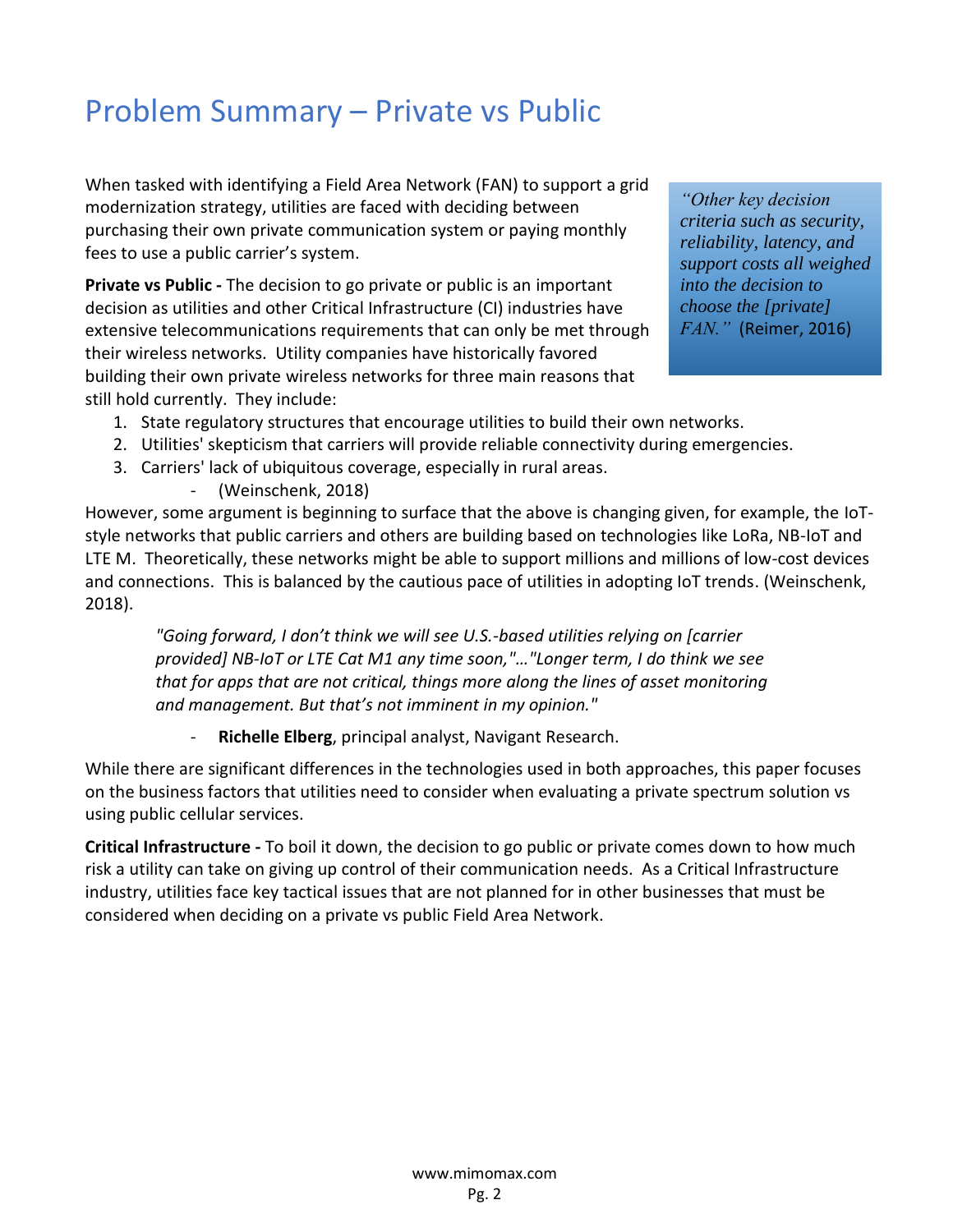The key tactical issues can be organized under a 7C's approach including:

| Table 1: The 7C's For Deciding on a Private vs Public Field Area Network |                                                                                                                                                                                                                                                                                           |  |  |  |
|--------------------------------------------------------------------------|-------------------------------------------------------------------------------------------------------------------------------------------------------------------------------------------------------------------------------------------------------------------------------------------|--|--|--|
| <b>Key Decision Factors</b>                                              | <b>Descriptions</b>                                                                                                                                                                                                                                                                       |  |  |  |
| Critical Infrastructure Grade                                            | Does the system meet your organization's availability<br>$\bullet$<br>requirements to minimize downtime?<br>Do all sites have the amount of back-up power your<br>organization requires?<br>Are you able to prioritize your specific data above all others<br>$\bullet$<br>on the network |  |  |  |
| Coverage                                                                 | Can the coverage be tailored to your territory & customer<br>$\bullet$<br>needs?<br>Can additional coverage be added to areas where there is<br>$\bullet$<br>little or no coverage?                                                                                                       |  |  |  |
| Capacity                                                                 | Is the capacity tailored to your application's specific needs?<br>$\bullet$<br>Can additional capacity be added to areas when it's needed?                                                                                                                                                |  |  |  |
| Control                                                                  | Is your organization able to dictate when outages occur for<br>$\bullet$<br>upgrades?<br>When performance issues arise, can your organization<br>$\bullet$<br>prioritize what areas should be addressed first?                                                                            |  |  |  |
| Capabilities                                                             | Do you have direct influence on the roadmap for the<br>$\bullet$<br>infrastructure and devices?<br>Is your organization able to take on the role of an integrator<br>$\bullet$<br>between the device provider, infrastructure provider &<br>application providers?                        |  |  |  |
| Cost                                                                     | Does the solution fit your cost structure (O&M vs CapEx)<br>$\bullet$<br>Can you afford to change your network hardware as<br>frequently as public carriers and emerging standards elicit<br>change.                                                                                      |  |  |  |
| Cyber-Security                                                           | Do you have control of the data on your network 100% of the<br>$\bullet$<br>time?                                                                                                                                                                                                         |  |  |  |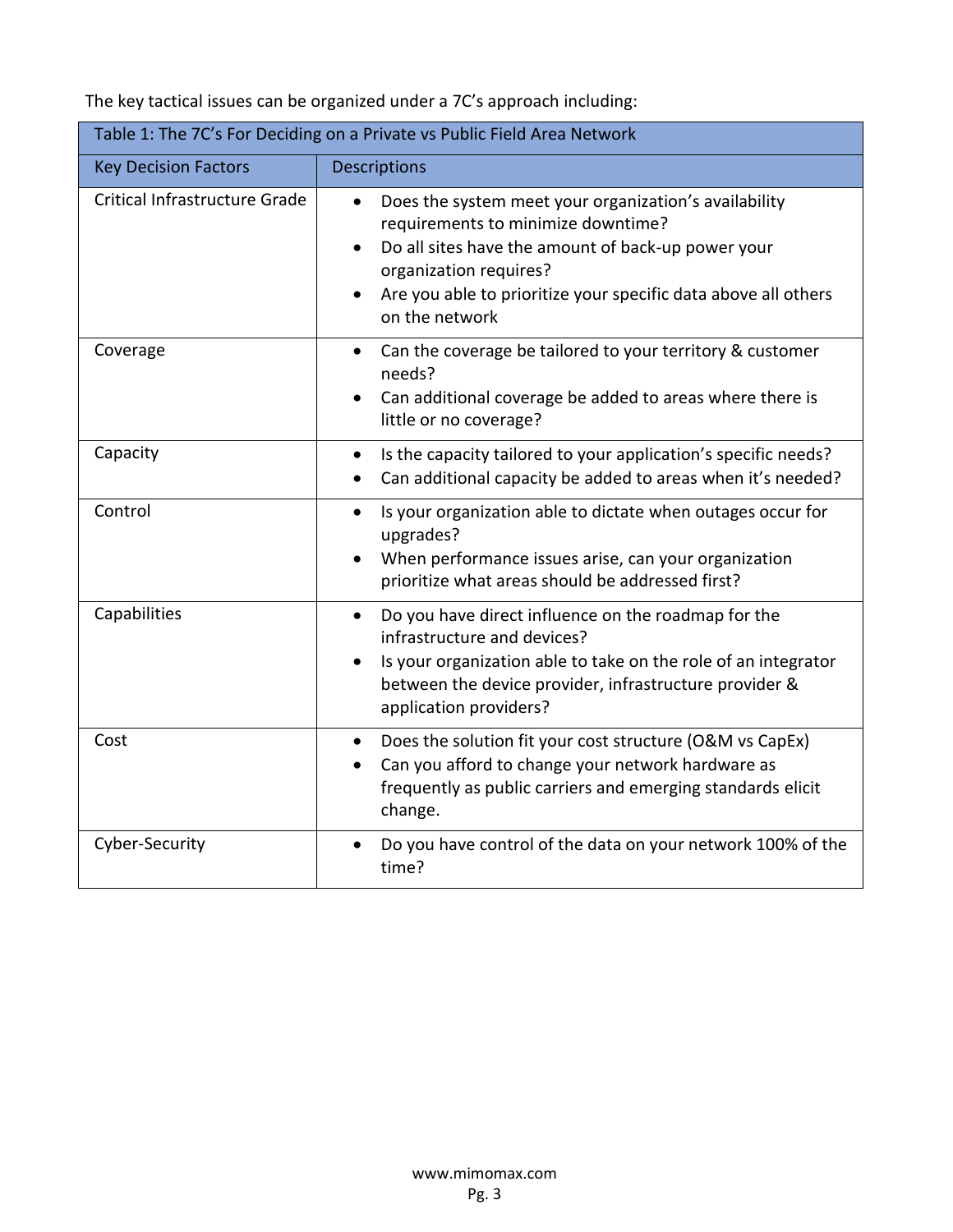

The 7C's approach has been used in various industries to help distinguish the value one solution has over another type of solution. A similar 5C's approach has been used by many industries when deciding between owning a private land mobile radio (LMR) system or using a public cellular system for its mission critical voice communications. CI industries need consistent and immediate access to their resources lest disruptions threaten public safety and affect millions of people. Utilities and other Critical infrastructure industries depend on both having spectrum available plus

protection from interference and encroachment by other users whose operations generally do not have the same urgent need. It's for this reason that these industries have consistently selected private radio systems for their critical voice communications over public networks.

The same 7C's factors hold true when considering the type of network to consider for a Field Area Network to support the critical applications involved in grid modernization initiatives. Each of the applications can have a direct impact on reliability and financial performance. In the August 2, 2016 testimony to the Public Utilities Commission of the State of Colorado on the matter of granting a certificate of public convenience and necessity for a private Field Area Network to support distribution grid enhancements, the Director of Advanced Grid Intelligence and Security for Xcel Energy replied to the commission's question on if alternatives [public networks] for the FAN were considered by stating *"Other key decision criteria such as security, reliability, latency, and support costs all weighed into the decision to choose the [private] FAN."* (Reimer, 2016)

As many utilities have achieved their AMI goals to empower the consumer with their individual usage information, utilities are now shifting their focus directly to the grid. Improved quality, availability and performance are key drivers behind grid modernization efforts and the field area network. Because it must provide the visibility for operators to monitor, control and protect the grid and those who rely on it at the most critical times, including during disasters, the FAN is considered a mission critical network. It's in these critical moments when safety and lives can be affected as crews work to get the operations restored and power flowing again.

The Grid Modernization Laboratory Consortium was sponsored by the US Department of Energy to understand "The Impact of 5G Telecommunications Technology on US Grid Modernization 2017-2025." Under the heading "Why 5G is Not the Answer to Utility Communication Dreams" the authors summarized that "Even as the mobile telecommunication service providers are completing their rollouts of 4G/LTE, the industry is hard at work developing and finalizing standards for 5G that will pave the way for early pilots by 2020. As is typical of this stage of high-tech development, many discussions around 5G describe everything it *might do* as what it *will do.* And since the industry is at the stage of throwing features against the wall to see what might stick, any new brainstorms are promptly added to the "well, it might be able to do that" list which almost instantly gets repeated out of context as the committed feature list". The Grid Modernization Laboratory Consortium paper then goes on to examine the reason for the following conclusion, however we'll examine pros and cons in this paper:

"Despite the present conversation suggesting that 5G will massively transform electric utilities, there are a number of reasons why it will not be significant for electric utility operations until after 2025 and therefore will not play a major role in the current phase of grid modernization." (Taft, 2017, p. 1)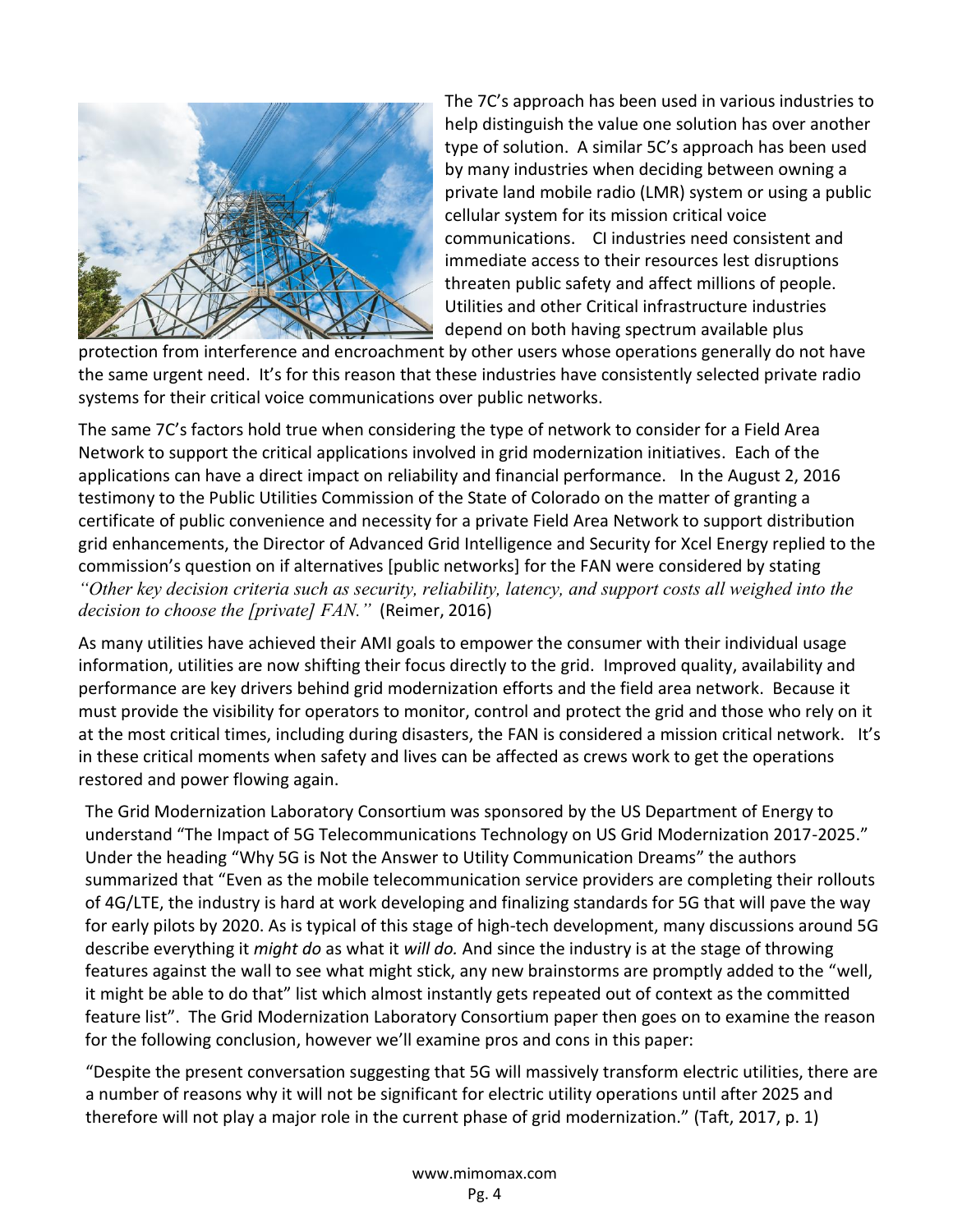Read on to explore all our 7 C's areas you should consider when researching deployment of a private wireless network vs public cellular for your grid modernization, smart grid, or Field Area Network projects.

## <span id="page-5-0"></span>Discussion of the 7 C's issues for utilities

Following is a discussion of the individual critical infrastructure issues to consider when comparing the value of private Radio systems over public communication-based systems. They are organized with the 7C's categories as explained in the opening summary and include:

- 1. Critical Infrastructure
- 2. Coverage
- 3. Capacity
- 4. Control
- 5. Capabilities
- 6. Cost
- 7. Cyber-Security

## <span id="page-5-1"></span>Critical Infrastructure

The importance of the electric utility market as a Critical Infrastructure industry cannot be overstated. Their operations have a direct impact on our economy, quality of life and safety – and is a driving factor behind why utilities are investing hundreds of millions if not billions in grid modernization efforts – to improve their reliability. Therefore, the FAN



must be as resilient and reliable, if not more, than the electrical grid itself. Critical Infrastructure requires wireless networks that are mission critical.

When evaluating a network's ability to be mission critical, several key questions should be asked to determine if the network can meet the critical needs as a FAN:

- Can the system be designed to meet your desired availability (4-nines, 5-nines..., etc.)?
- Does the network have enough backup power to meet the needs of your organization?
- Are you able to have total control on how the data is prioritized on the network?
- Does the federal government give you control on use of the spectrum across your defined service area and enable you to prosecute anyone who interferes with your communications?

**Public Cellular Strengths in relation to CI -** Given their poor history of performance, carriers have been slowly adding battery backup to key sites improving their uptime, but typically not to the level that a utility requires. For example, FirstNet is intended to be a parallel cellular network targeted at public safety and first responders. It's not built yet and to date FirstNet does not consider utilities as first responders and have no intention to prioritize their communication needs on the network.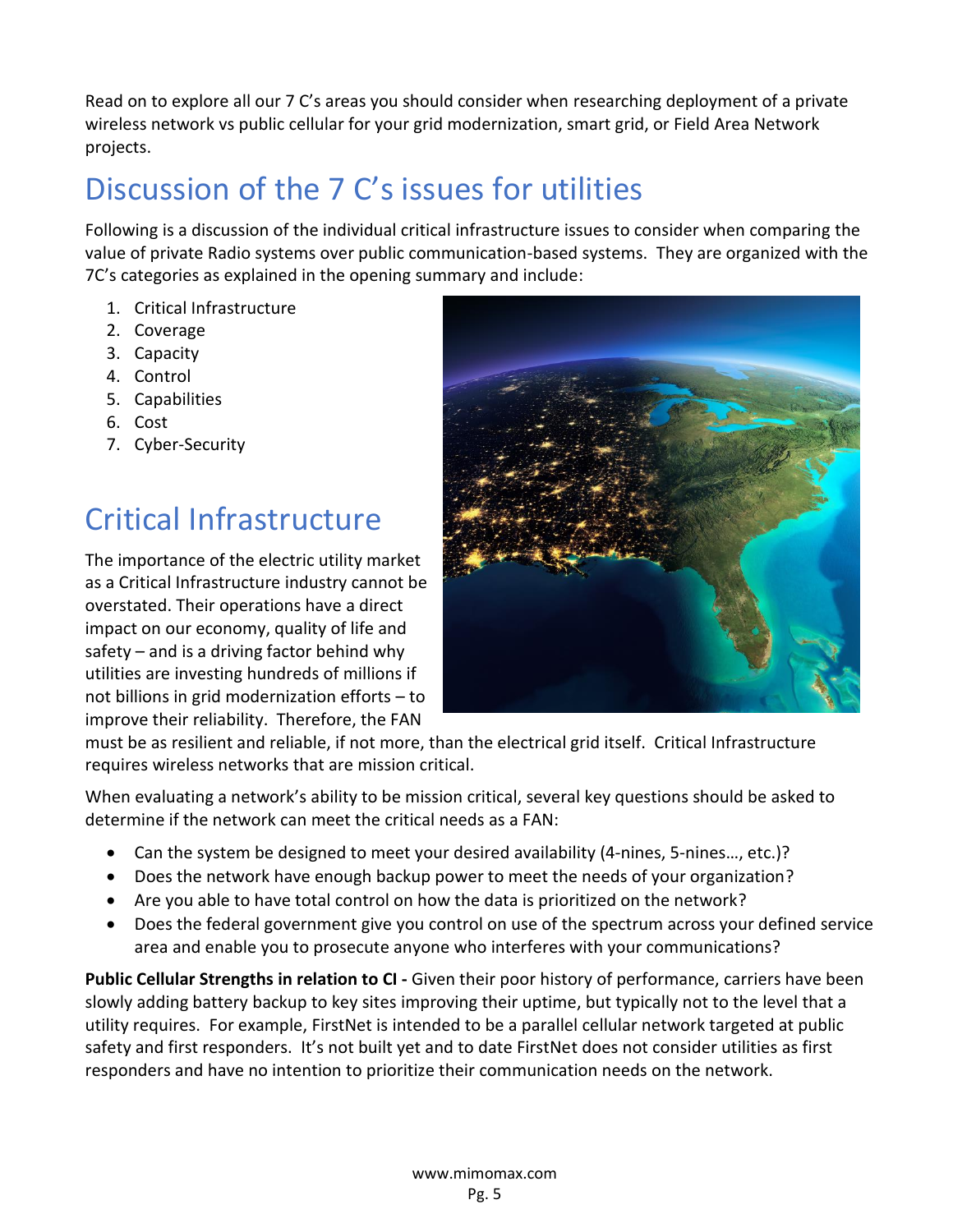#### **Private Network Strengths in Relation to CI–**

**Uptime -** If up time is crucial for compliance, then having a highly reliable wireless communication network for the FAN is mandatory. Public cellular networks were not designed for mission critical operations and often do not support much more than a few hours of backup power. Compounding the problem during a critical event public networks can be quickly overloaded causing disruptions in communications. Events such as the Boston Marathon bombing and most recently reports of outages and lack of communication from Hurricane Michael continue to show the inadequacies of public cellular and their inability to provide communication services during critical times. Private networks on the other hand can be designed to support the levels of uptime required by the utility. From battery backup solutions to generators with fuel to last several weeks, power backup solutions can be tailored to the needs for each specific area, and application in the service territory.

**Compliance** – As a heavily regulated industry where rising costs, and outages caused by natural and manmade disasters are becoming more frequent, utilities are now in the crosshairs of government regulation more than ever. Utilities face fines for downtime making reliability and control ever more important for the wireless network. In addition, NERC (North American Electric Reliability Corporation) compliance standards have become more stringent and discussions around their Critical Infrastructure Protection (NERC-CIP) protocols being extended from the bulk electric transmission systems to the distribution systems is becoming a real possibility. This will raise the level of performance that will be required from a FAN. With such non-governmental fines also more likely, the increased reliability and security of the FAN is imperative.

#### *"Massachusetts Court Upholds Penalties On Utilities For Storm-Induced Electric Outages."* - **Forbes, Apr 14, 2014, 08:25pm:** (Pentland, 2014)

**Dedicated** - Another advantage that private networks have over public networks is control of the data on the network. When emergencies happen, the public networks become flooded with users calling, texting and streaming video – making accessing the network nearly impossible. Private systems, on the other hand, only handle your traffic. Owners of private networks therefore can prioritize traffic and redirect bandwidth as required to support critical applications.

**Availability** - One of the most important aspects of a radio system is its reliability. Even in the best conditions where both power and capacity are available, a networks reliability greatly effects a utility's ability to communicate with its assets. The most standard unit of measurement for network availability is the NINES (9's) rating. The system and each of its links can be designed to support the availability and reliability the organization requires from 2-nines reliability (99%) to 5-nines (99.999%) reliability. This reliability translates to the number of minutes per year that can be tolerated when the system is not operating.

| Table 2: Nine's Reliability Chart |            |                            |  |  |
|-----------------------------------|------------|----------------------------|--|--|
| Reliability                       | Percentage | Downtime per year          |  |  |
| 2-nines                           | 99%        | 3 days 15 hours 40 minutes |  |  |
| 3-nines                           | 99.9%      | 8 hours 46 minutes         |  |  |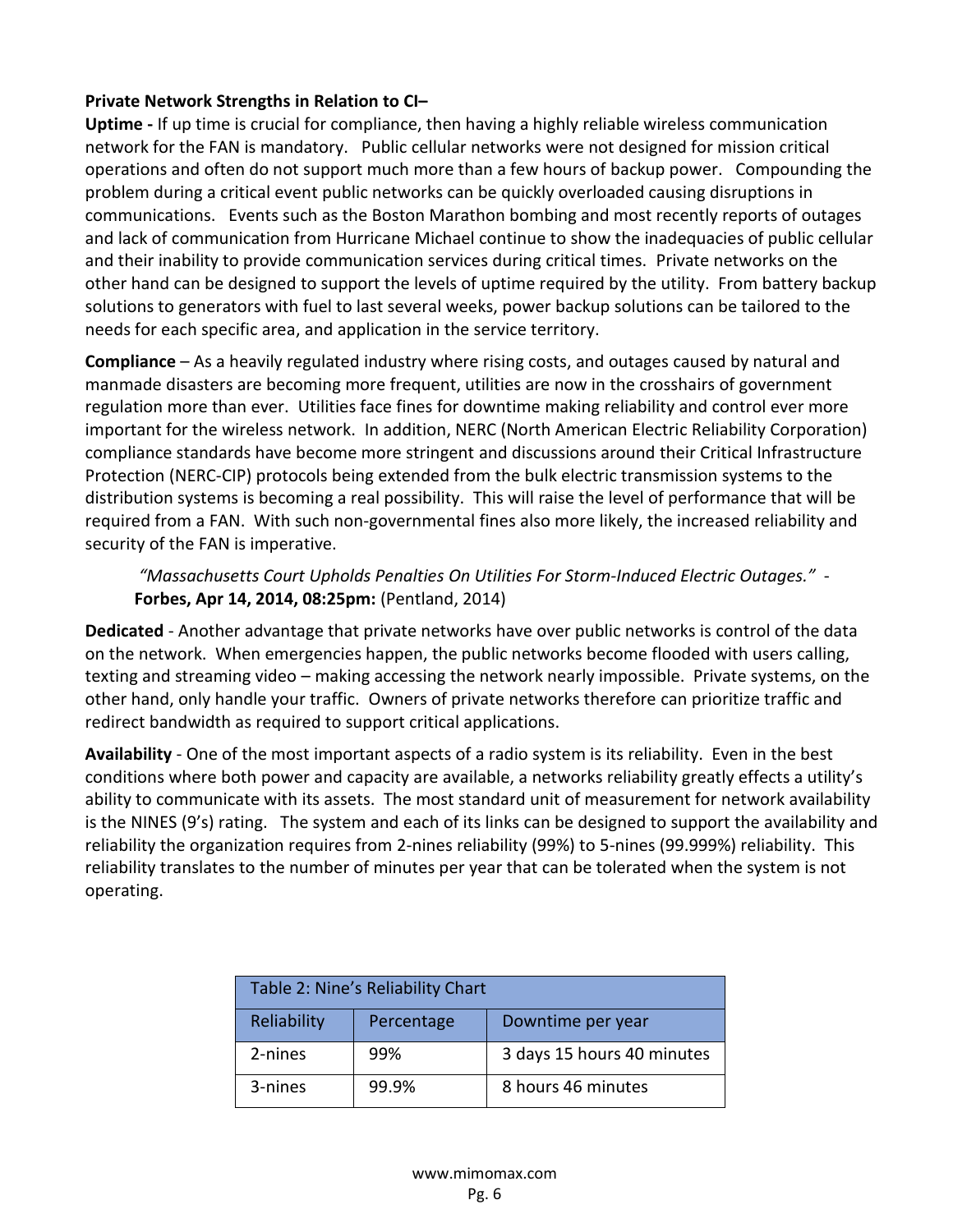| 4-nines | 99.99%   | 52 minutes 36 seconds |
|---------|----------|-----------------------|
| 5-nines | 99.999%  | 5.26 minutes          |
| 6-nines | 99.9999% | 32 seconds            |

System availability is where private networks excel as they can be designed for almost any level of reliability that a utility requires. Higher availability comes at a higher cost, but over the long run the costs are justifiable when lives, safety and security are on the line.

With the number of natural disasters and manmade disasters seemingly increasing each year, imagine if the increased outage from lesser public cellular availability was in your organization's service territory or worse yet, due to your technology choice? The net result is that cellular networks become a highly risky proposition for a utility to support their mission critical Field Area Network communications.

- [https://www.bostonglobe.com/business/2013/04/16/cellphone-networks-overwhelmed-blast](https://www.bostonglobe.com/business/2013/04/16/cellphone-networks-overwhelmed-blast-aftermath/wq7AX6AvnEemM35XTH152K/story.html)[aftermath/wq7AX6AvnEemM35XTH152K/story.html](https://www.bostonglobe.com/business/2013/04/16/cellphone-networks-overwhelmed-blast-aftermath/wq7AX6AvnEemM35XTH152K/story.html) (Farrell, 2013)
- <http://fortune.com/2017/08/30/hurricane-harvey-cell-backup-power/> (Shields, 2017)
- <http://floridapolitics.com/archives/281814-next-gen-radios-aced-hurricane-michael-stress-test> (Schorsch, 2018)

**Storms** - **Resilience Needed:** Power outages from natural disasters (hurricanes, earthquakes and



tornados) and man-made disasters (bombings, car accidents, terrorism) can happen at any time. It's been reported for years that when a disaster strikes private communication systems performed, but the public cellular systems were overloaded or failed after a day or so of operation. In 2013, the Boston Globe published an article titled "Cellphone networks overwhelmed after blasts in Boston". Fortune published an article talking about how cellular systems performance had been improving because of the FCC's imposed power backup requirements after Hurricane Katrina took out over 1,000 cell sites. But the cell companies fought in court and prevented this requirement from

being mandated.

**Storms - Increase:** Hurricane Michael in November 2018 was the latest reminder of the value private systems provide over public networks during a disaster. One of the reported stories (see Availability above) from [floridapolitics.com](file:///F:/John/Marketing/Digital%20Marketing/Content%20Creation/White%20Papers/•%09http:/floridapolitics.com/archives/281814-next-gen-radios-aced-hurricane-michael-stress-test) described how well recovery and help could be provided to those in need because the private system continued to operate.

- *"Initial Reports of 264K Out of Service and 19% of Cell Sites Down, Telecom Carriers Respond to Hurricane Michael."* **Telecompetitor** (Britt, 2018)
- *"Can we count on cell networks in disasters?"* **CBS News** (Reardon, 2011)
- *"Mass. Imposes \$24.8M Penalty on Utilities for Storm Response."* **Green Tech Media** (Tweed, 2012)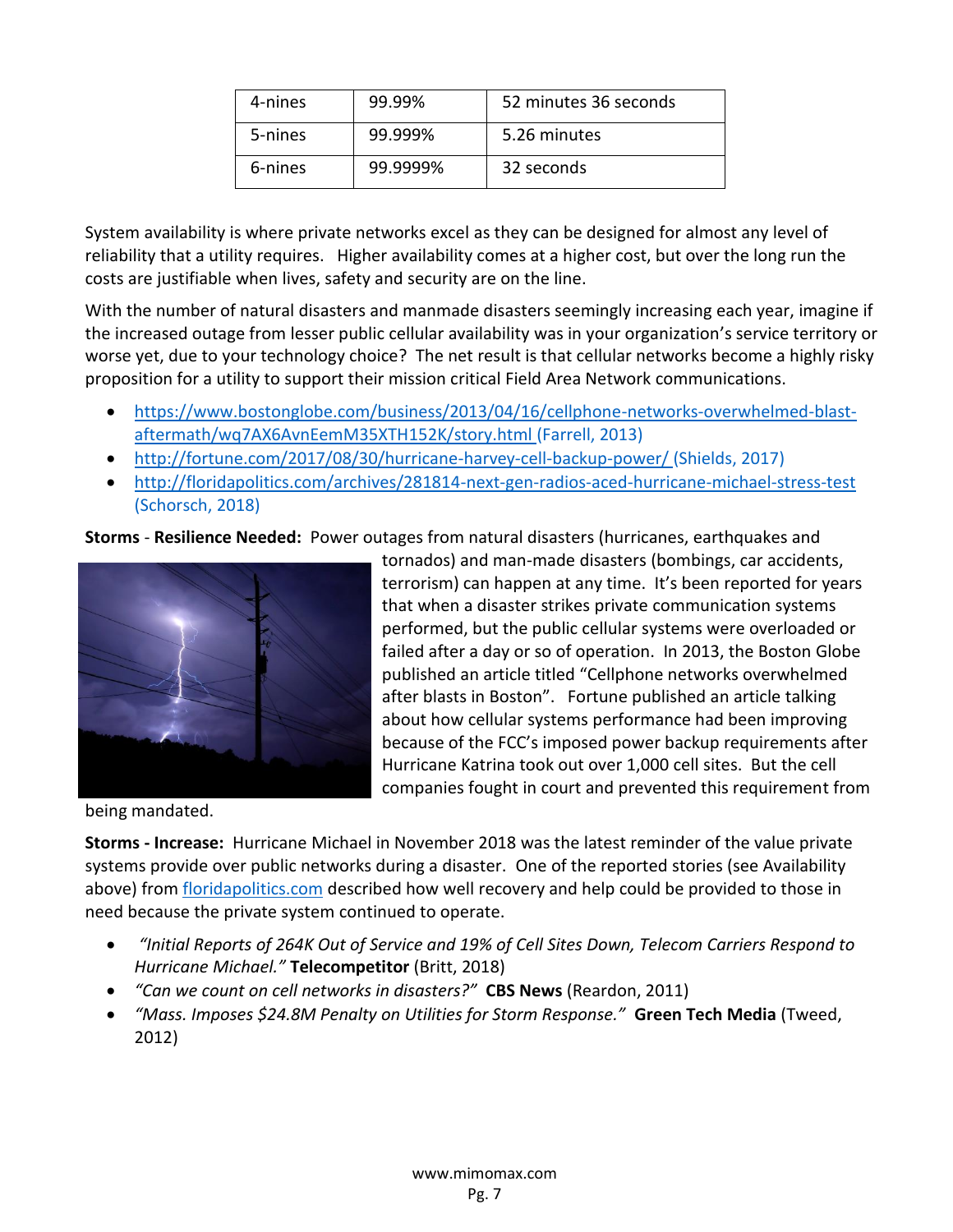## <span id="page-8-0"></span>Coverage

**Public Cellular Strengths in relation to Coverage -** Public networks, on the other hand, take a different approach as their focus is on population areas, not individual customers or industry applications. One advantage public cellular provider's offer is they already have coverage in most areas. The quality of the coverage may not be to the level that a utility needs, but the existing coverage makes it easy for implementing pilots and systems.

**Private Network Strengths in relation to Coverage -** A field area network is only as good as the coverage it



provides to the endpoints. The value of a private system is that the provider will work with you and tailor the coverage to your organization's needs and provide the necessary levels of redundancy so it's there when you need it. Utilities and other critical infrastructure organizations work wherever people are – even in remote areas. Private network providers can place sites in locations to ensure the coverage and reliability required at the system level and link level are met for each application. Furthermore, if your service territory changes, sites can be added as needed.

#### <span id="page-8-1"></span>**Capacity**

In today's world where we are relying more heavily on data, having a system with the capacity you need for today and tomorrow is imperative. Capacity is more than just the data rate a device provides and includes the performance at the site level and across the entire system. Although capacity may be viewed as being independent from coverage, in truth capacity and coverage are interlinked. As you near the edge of a cell and the coverage begins to degrade the capacity also degrades. Just because the system is displaying good coverage doesn't mean that the system has capacity available. Many of us have experienced this when our phone displays that it has 4-5 bars of service, yet you can't seem to make a call or get a response from a web page you are attempting to access.

**Public Cellular Strengths in relation to Capacity -** Cellular networks were designed with capacity in mind and their strength is that need to support millions of users. Their use of broadband channels provides raw capacity considerably larger than what can be offered in a narrowband private channel, both from a site and system perspective. However, that capacity is shared with all users in the area and the net effect may be more, less or equal to what can be delivered in a private narrowband system.

**Private Network Strengths in relation to Capacity -** As much of a benefit as it may seem, it's a cellular system's sharing of capacity and the inability to prioritize users on the network that makes it an Achilles heel. Cellular providers don't provide service level agreement (SLA) with a guaranteed amount of bandwidth or guaranteed minimum latency to levels a utility required for critical applications on the grid. Public networks use one large broadband channel to provide services to millions of customers at any given time. The ability to have any of the capacity dedicated to an application or specific user group is outside of your control. During a disaster or events where lives are at stake, cellular systems have routinely become overloaded with loved ones trying to connect with each other. It's in these times that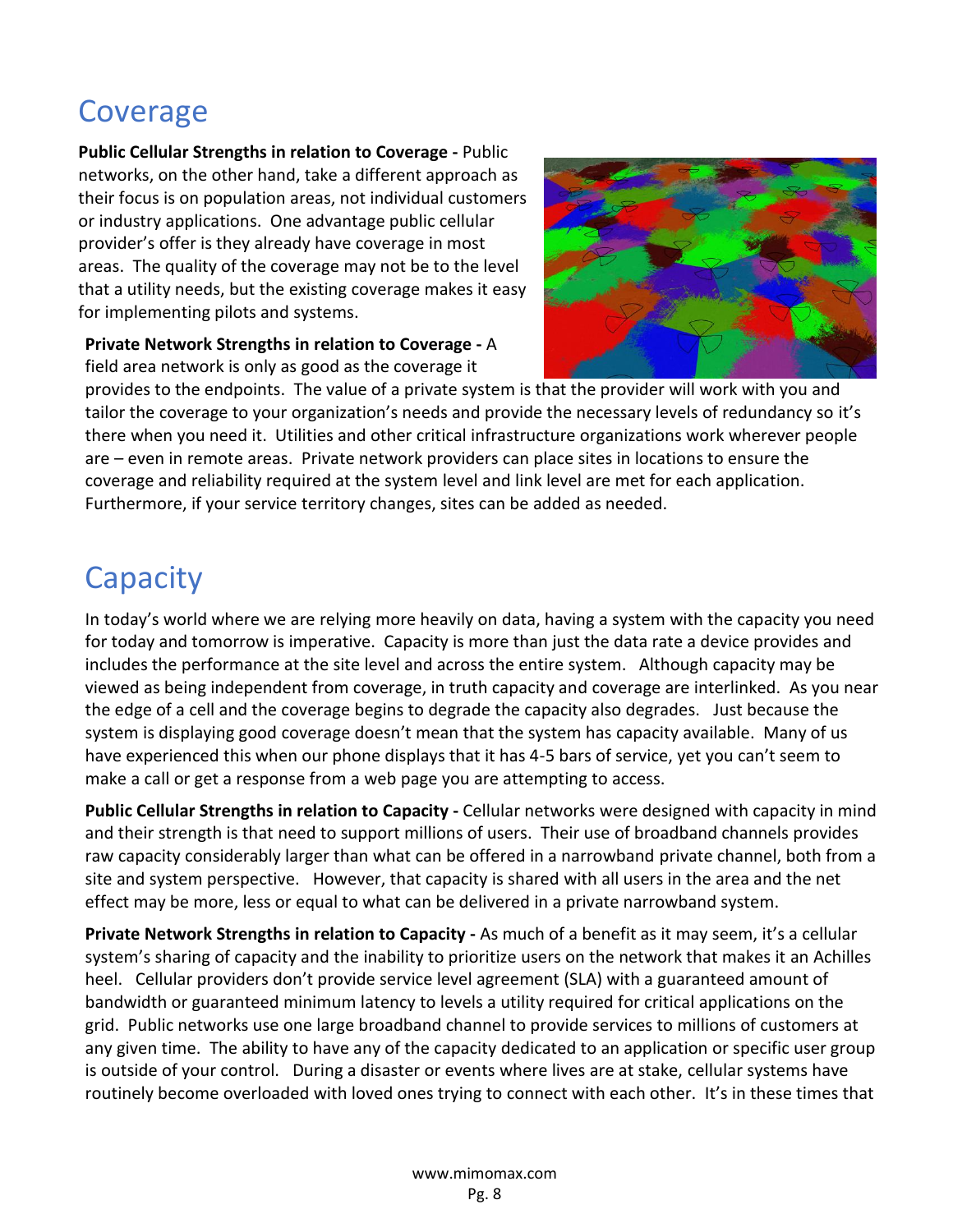utilities must have communications to their grid to ensure their employees are safe, the public is safe, and the grid is safe.

Private networks, on the other hand, are designed to provide both the coverage to the areas where it's required but also to deliver the capacity where it's needed and to meet required SLA's. Applications can truly be prioritized over one another on a private network. As a utility's needs grow, additional capacity can easily be added to the site or sites where it's needed. As the only consumer of resources on a private system, the utility is in total control over how their capacity is allocated.

"..the private network solution allows Public Service [Company of Colorado] to utilize the network's full bandwidth and all capacity is dedicated to the Company's use, which is particularly critical during emergency and outage situations." (Reimer, 2016)

Finally, the architecture of all public cellular systems should be considered given it effects capacity. Public networks use sharing or multiplexing over a limited number of RF channels to be able to serve millions of consumers. This underlying structure of queuing and allocation over available channels means a utility's data must be first routed through the service provider's packet data network (PDN) gateway before reaching the utility's control center. This results in latency. Gateways are typically at the service provider's central office, and could possibly be outside your state, exacerbating the latency. And, if multiple PDN routings are allowed, the latency could worsen or be unpredictable.

"Even data services presented as "always on" or "always connected" have the underlying structure of queuing and allocation over available channels. This entails variable channel setup and queuing delays." (Taft, 2017, p. 16)

#### <span id="page-9-0"></span>Control

Utilities and critical infrastructure markets require control over many areas of their operations. Without control, chaos can occur – and when you are dealing with providing energy services to customers a lack of control can result in disaster.

When using a public cellular system, the organization willingly hands over total control to the carrier. The carrier determines which areas will have coverage and how much capacity will be assigned to that area. The public carrier also determines when the system will be down for maintenance, when they will upgrade their network and if they should adjust their antennas to modify coverage – without your consent. The public carrier will do their best to minimize the effect to their customers, but in the end, they have total control over the system's maintenance, operation and performance.

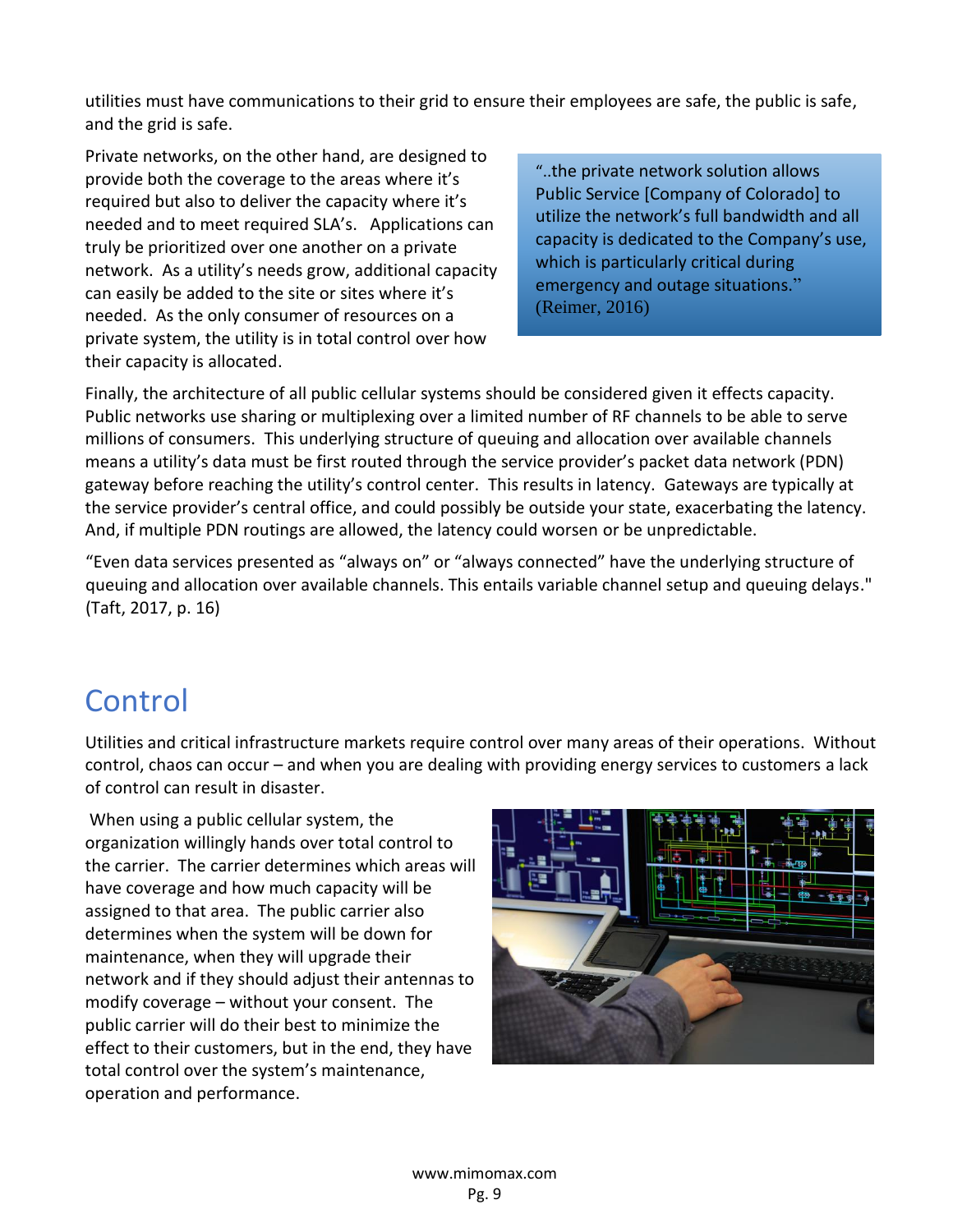Private networks give the control back to the utility. The utility decides where it wants coverage, what level of coverage and capacity should be at each area and the service level to deliver to each application. The utility is also in control of managing outages for system upgrades to occur. Control is one of the leading reasons why utilities have always deployed their own communications networks.

"In addition to needing access to wireless communications, CI entities have a separate requirement: control over the communications system, to ensure safety and reliability. This control can be satisfied only through the use of private radio spectrum." - NTIA Spectrum Use Study." (Joint Commenters, 2001)

Many of the components that comprise the grid are custom and would take months to years to have a new replacement unit built. In addition, in order to protect these sensitive pieces of equipment that can be easily damaged when a fault occurs, tight controls to monitor the performance of the network are required to ensure the equipment isn't damaged when a fault occurs.

## <span id="page-10-0"></span>**Capabilities**

IOUs, MUNIs, Coops, Water, and Railroad all have unique wireless communications needs. Consequently, private radio systems are often customized to meet these specialized needs. On the other hand, public wireless networks serve the general population.

While utilities may appear to be extremely similar, each one is unique in their operations. From the equipment utilities use in the field and the types of interfaces they support to whether they want their radio network to support layer 2 or layer 3 services – they all approach the same problem in different ways. Because of utilities' uniquenesses, they are best served by a flexible wireless manufacturer providing a roadmap that is comprehensive and open to modification when utilities need it.

#### **Public Cellular Strengths in relation to**

**Capabilities -** Public cellular providers deploy standards-based solutions created by the 3GPP.



[This Photo](http://milindo-taid.net/2012/america-revealed-incredible-satellite-imagery/) by Unknown Author is licensed unde[r CC BY-SA-NC](https://creativecommons.org/licenses/by-nc-sa/3.0/)

Being standards based, many devices and suppliers exist to feed the ecosystem – hence lots of options, which is a benefit. Another benefit is that public carriers can reduce supply risk given that there's a choice between multiple vendors.

#### **Private Network Strengths – in relation to Capabilities**

The 3GPP (3rd Generation Partner Project) consists of representatives of the carriers who actively promote the standards for the network. If a utility wants a feature to be supported by the network, the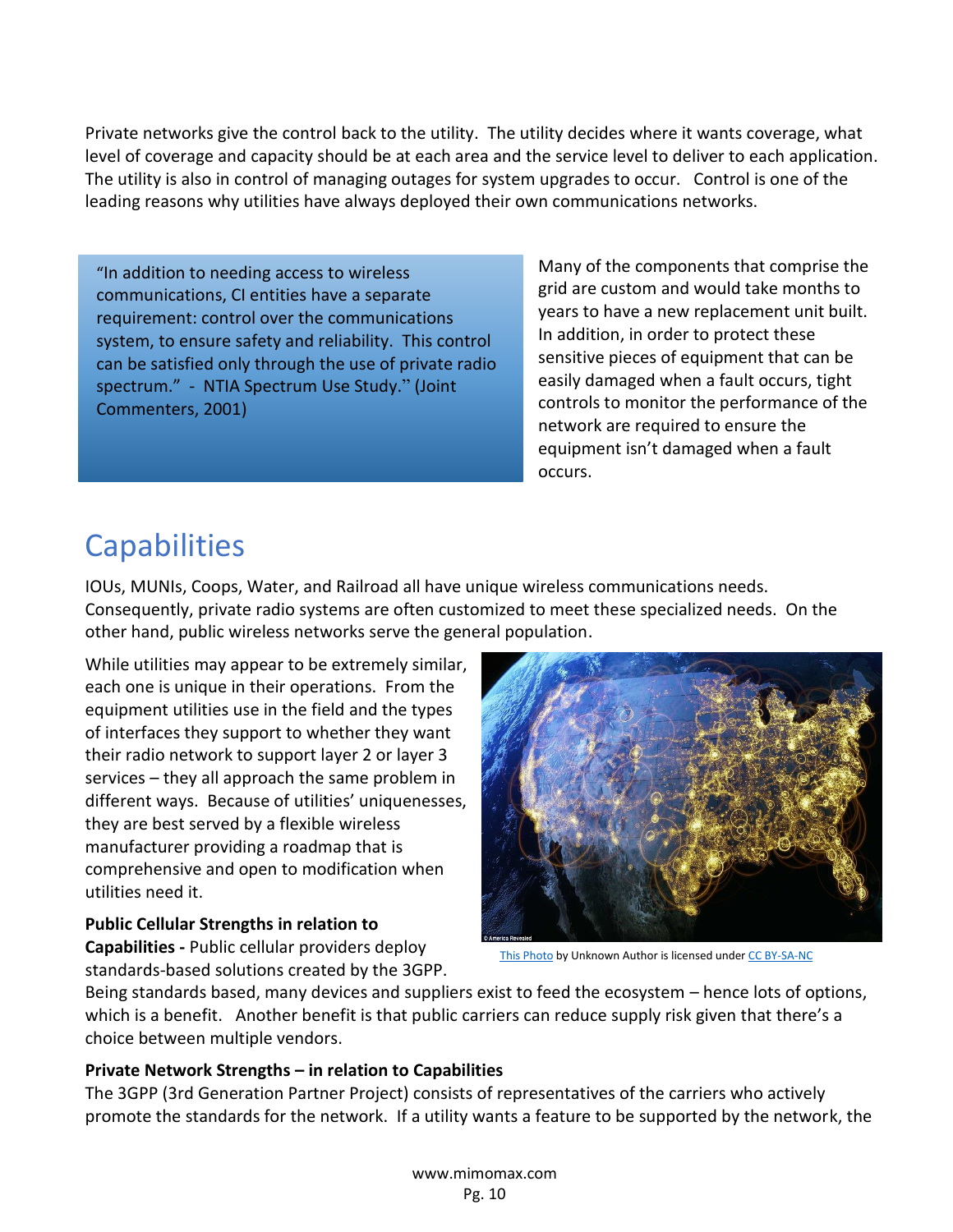providing carrier must present that feature to the 3GPP in hope they agree that it's worthy. Similarly, the utility would have to work with each of the device manufacturers to get them to support the desired functionality. The challenge comes in that 1) the utility may or may not get the approval from each group to include the requested feature(s) in their product, 2) the utility becomes the integrator making sure that the way each manufacturer implemented the feature is consistent with one another and 3) that the solution works end-to-end. That's a lot of risk and ownership on the utility. Since public carriers get their revenue from their existing services, they are less inclined to want to support customer specific features.

Private network manufacturers are traditionally very flexible in supporting unique features for an individual customer. Because they are focused on each utility and their reputation and business depends on their support, private network manufacturers are incentivized to support custom features for each client. Better yet, as the manufacturer's reputation is on the line, they are more likely to go the extra mile to ensure the system works. In addition, the manufacturer usually takes on the integrator role - making sure the specifications are clearly spelled out, the risks are known, the schedule is published, and the test plan is agreed to by all parties. By managing the integration, the private network manufacturer reduces the risk associated with implementing a custom feature for a utility.

#### <span id="page-11-0"></span>Cost



[Unknown Author](http://energy-alaska.wikidot.com/current-costs-future-projections) licensed unde[r CC BY-SA](https://creativecommons.org/licenses/by-sa/3.0/)

Costs are one area which is usually black and white, but ultimately how a FAN is sourced depends on your company's financial preferences.

**Public Cellular Strengths in relation to Cost -** Public cellular networks have the advantage that their costs are amortized across millions of users paying fees every month. They offer lower upfront cost as the network is already deployed. Because they can offer what seems like a low monthly cost per user, a public carrier's subscription model can seem incredibly attractive at first. Utilities should evaluate each of the 7 C's to weigh up the possible lower upfront cost.

#### **Private Network Strengths in relation to Cost –**

**Primary Revenue Source -** In a public network, the transition from one generation of technology to another is heavily weighted toward public demand and those millions of users. In 2015 the revenue generated by public carriers in the utility vertical was only 0.2%. It is apparent that Mission Critical operations may not be the primary motivator of the public carrier when assessing the bottom line.

**Rapid Standards Turnover -** As commercial demand is continuing to be driven by new features and alluring standards, public carriers are motivated to rapidly upgrade networks to remain current and competitive. This drives potential for an increased rate of standards turnover, or G-attrition. We have seen carriers announce end of life not only for 2G but also 3G at the same time. This effectively signals 3G as having half the life of 2G.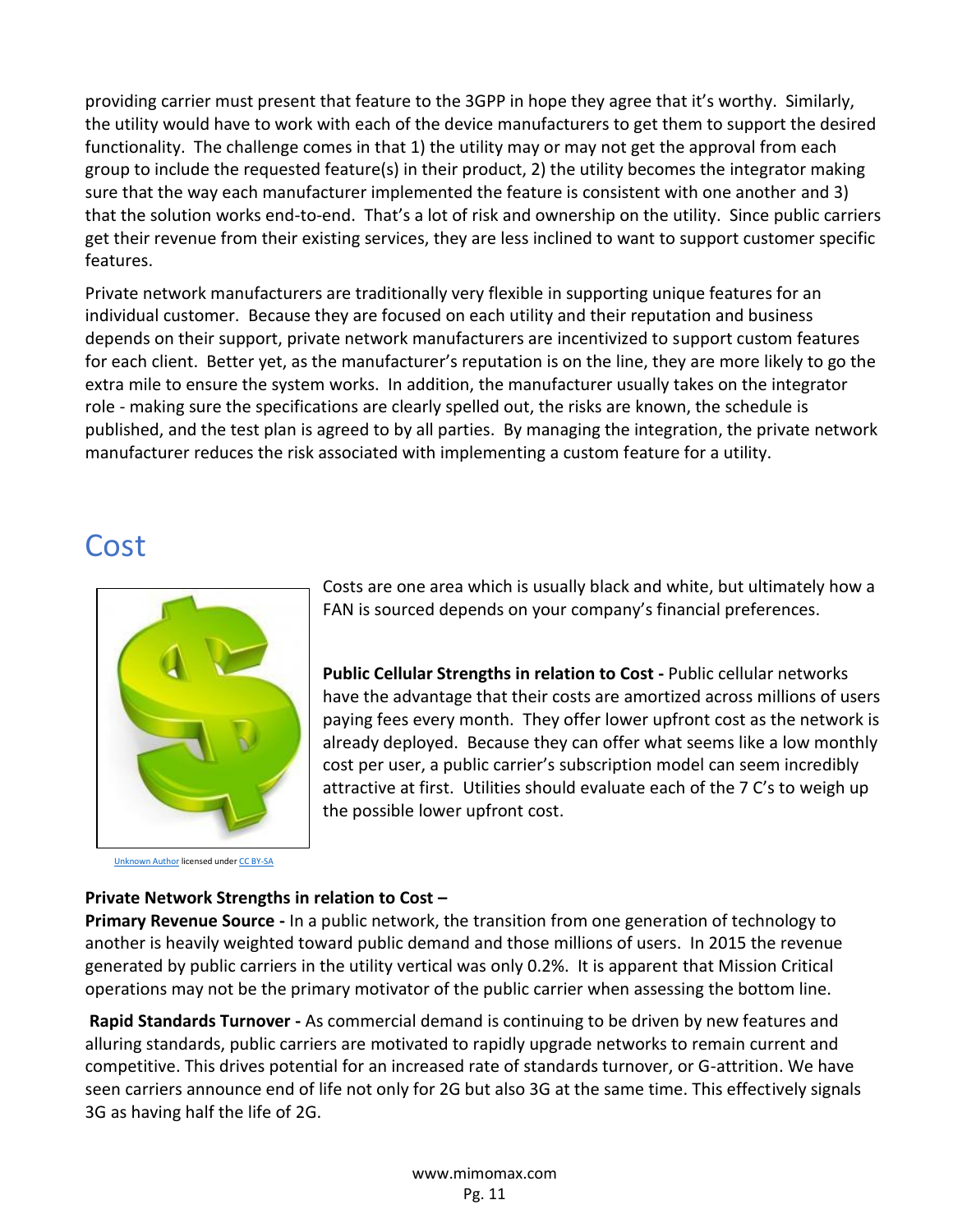4G is now deployed and stable, however has already been around for 9 years. Given the absolute best case it is likely 4G will only be around for another 10 years, however 5G is already on the horizon. When considering a significant 4G deployment a burgeoning question must be, "how likely is it that we would be planning a 5G upgrade prior to completing our 4G deployment?"

**Total Cost of Ownership -** When evaluating the costs properly, all the costs associated with the project must be considered over the lifecycle of the system in a Total Cost of Ownership (TCO) model. A cellular carrier may offer a pricing of \$2.00/mo./device pricing for a certain amount of data each month. Seems great, right? If the customer has 500,000 devices that they are implementing in a FAN, the result is \$1M/mo. or \$12M per year. Utilities traditionally look at 10 to 20 year lifecycles for their radio networks which would result in a FAN costing \$120M to \$240M! That's a lot of money that utility organizations would have to cover for a system for which there was little control. This figure also doesn't take into account any hardware upgrades required during the 10 to 20 year life cycle in order to meet the pace of carrier technology evolution

"Public Service [Company of Colorado] determined that device costs were fairly similar [between private Field Area Networks and public cellular] but monthly and annual expenses were considerably higher with the use of public cellular." **Public Service Company of Colorado's response to the Public Utilities Commission of the State of Colorado hearing, August 2, 2016** (Reimer, 2016)

Additional costs will also impact the TCO including the costs to integrate the devices into the system, or the costs to resolve issues when there is a problem. In a public carrier system, the utility becomes the integrator and takes on a significant burden. In complex systems such as integrating wireless communications across multiple applications, a situation can arise where the application provider blames the hardware provider and the hardware provider then blames the application provider and the network provider. This type of messy finger pointing generally must be resolved by the utility resulting in delays and additional costs.

Meter collectors are another great example. While not mission critical they are certainly business critical and as utilities become more responsive to customer needs, near real time meter reads are proving to be a customer centric service. Now that 2G and 3G are sunsetting, utilities are forced to move to 4Gcompatible devices. Unfortunately, we are already quite a way through the 4G life cycle meaning a further upgrade will be required in the medium-term future.

The costs soon mount up. As an example, if a utility has 5000 collectors, consider 5000 truck rolls or touch points. Given a truck roll equates to an average \$375 then \$1.875MM is consumed in deployment. The radio hardware also needs to be upgraded. If, on average, this sits at \$500 per modem plus antenna, this equates to \$2.5MM. Now we need to consider monthly fees per meter. Because there is a higher throughput at collectors, a larger amount of data is required so this may reach \$7 per month per meter. Over 5 years this equates to \$2.1MM. And because deployment has started late in the 4G life cycle, it is likely that this exercise would need to be repeated within a 10-year period.

With management overheads included, expect to spend in the region of \$7.5MM per generational upgrade for 5000 collectors. By the way, don't forget to pay your bill, and don't have a disagreement with your carrier, as you then risk stranding your revenue generating technology. This is a challenging environment for business-critical services, which makes it orders of magnitude more challenging for mission critical services.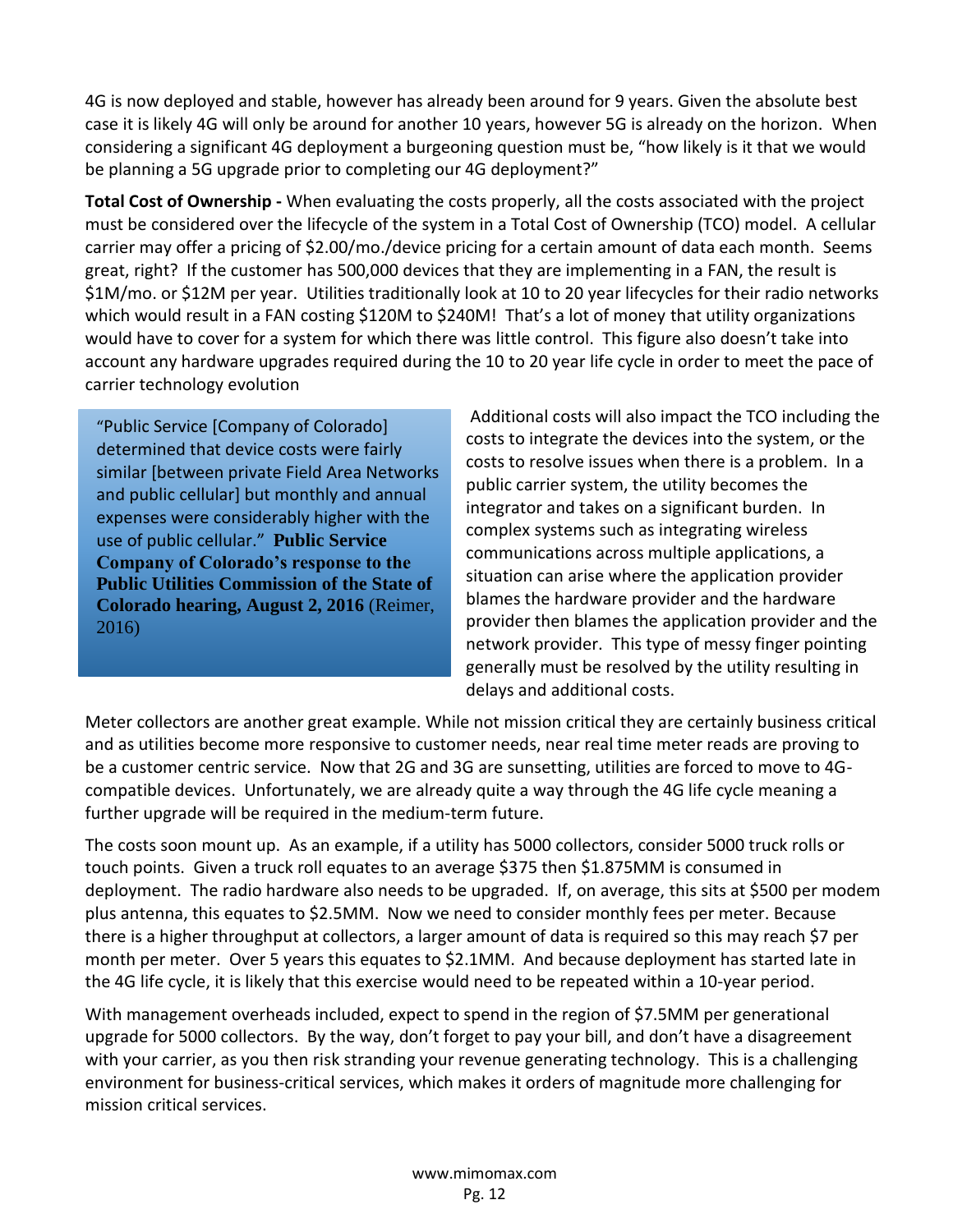In a private system, the costs are known, fixed and capitalized. The roles of who is responsible for each component/sub-section of the solution are identified along with the associated cost. Also, the utility is able to outsource whatever aspect of the project they want to the providing manufacturer along with a SLA and/or performance guarantee. Because so many of the costs are known upfront in a private solution, the ask to the PUC/management board is known and the ROI is clear. The ROI is enhanced when multiple disparate communications systems can be consolidated into a single modernization strategy that may not only accommodate Mission Critical but can also take on Business Critical aspects.

Lastly, utilities need to consider what their company's preferred financial acquisition structure is. Today, many IOUs want to keep their purchases as a capital expenditures (CapEx) rather than a reoccurring monthly operation expenditure (OpEx). As a monthly expenditure, public cellular companies are viewed as an OpEx cost where as private network providers provide their solution as a capital expenditure. With the rate of return set for many utilities and governed by public utility commissions (PUC) for investorowned utilities, a roadblock to commercial cellular OpEx expenses exists. During the cycle, a utility wanting to add opex expenses can't go back to the PUC (Weinschenk, 2018).

> - *"U.S. utilities are much more driven to invest in their own networks. They use the rate of return business model. If they use capex, they get money for that … They make money when they build their own network, but opex eats into their profit margins." -* **Richelle Elberg**, principal analyst, Navigant Research.

## <span id="page-13-0"></span>Cyber-Security



There are many similarities between public cellular and private networks in terms of cyber-security - specifically encryption and authentication. Advanced encryption algorithms such as AES256 are commonly available and would be considered table stakes in a radio communications network today. Similarly, authentication protocols and supporting authentication services from a RADIUS server are also very common among both public and private networks.

The real difference in cyber-security between private and public networks is around control of the

information. In a public network, the utility's data leaves their network and goes to the public carrier's network, gets processed then returned to the utility and sent to the appropriate device. In addition, public cellular networks use open standards which give hackers and criminals easy access to cellular devices to use for hacking attempts.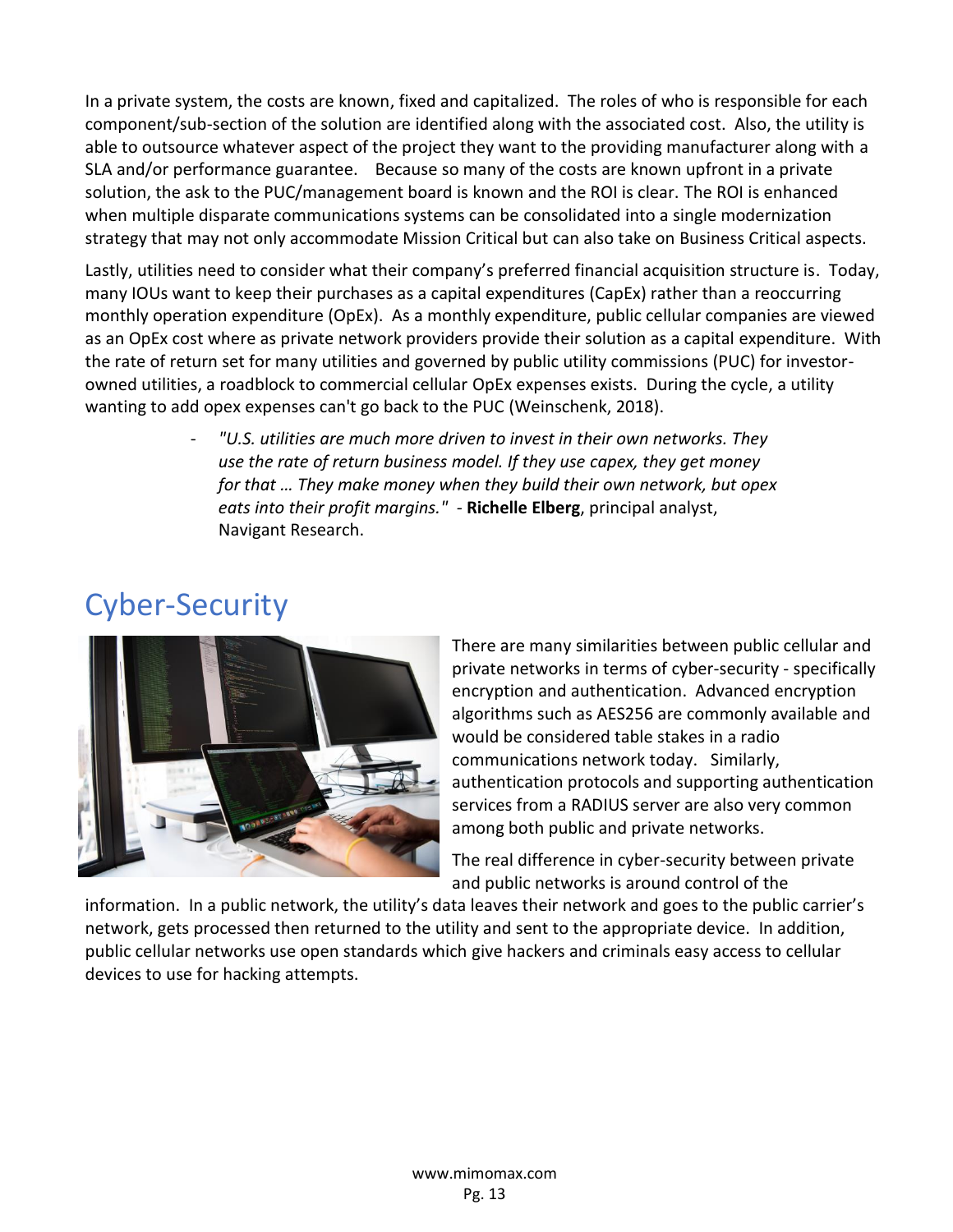A private communication network has a security advantage in that the manufacturer is the only provider of that radio equipment. The private manufacturer may use publicly available techniques, but how they used them in their protocol is confidential and incredibly difficult information to obtain. In order to get access to a network, a thief would have to literally steal a radio from the utility that was already configured, provisioned and authenticated on the network. Since utilities use a network manager, theft of the device would be known in a very short amount of time and it's use suspended until a technician was able to go to the radio's last known location to verify its presence and operation.

""The most significant advantage of a Company-owned FAN is security. A private network allows Public Service to better control the integrity of the devices on its network and the data exchanged with those devices. The alternative—a public network would expose the devices and Public Service to increased risk because the Company would not be in control of the network."

**-** Public Service Company of Colorado's response to the Public Utilities Commission of the State of Colorado hearing, August 2, 2016 (Reimer, 2016)

#### <span id="page-14-0"></span>Summary

Public communication networks and private communication networks both have their advantages and disadvantages. Understanding your application needs and your organization's financial model is crucial in determining which network type is best for your company. Public networks have the advantage that they are easy to deploy, standards based, and can provide incredible amounts of capacity. The disadvantage to public networks is that they are not designed to be mission critical thus increasing your organization's risk. Risk is increased by giving up control over your coverage, capacity, capabilities, and cyber-security for what may appear to be a lower initial cost. When considering a Utility Networking Technology Selection Map, Navigant (Elberg, 2018) summarizes that if public wireless infrastructure is considered the downsides are: ongoing OPEX, inadequate SLA/QoS, lack of control, interference potential, capacity limits, and security concerns (Elberg, 2018, p. 7)

Private communication networks have the advantage that they are customized to your organizations requirements by delivering coverage and capacity to where you need it and offer higher levels of cybersecurity in that their design is proprietary. Another advantage of a private network is that it typically is acquired as a capital expenditure, which is favorable when considering rate cases. However, that said, many private radio manufacturers can provide their radio offering as a service in a low monthly O&M fee.

Below is a table summary of the private wireless network capabilities vs Public cellular to handle common threats, risks, and needs of utilities as addressed in this paper.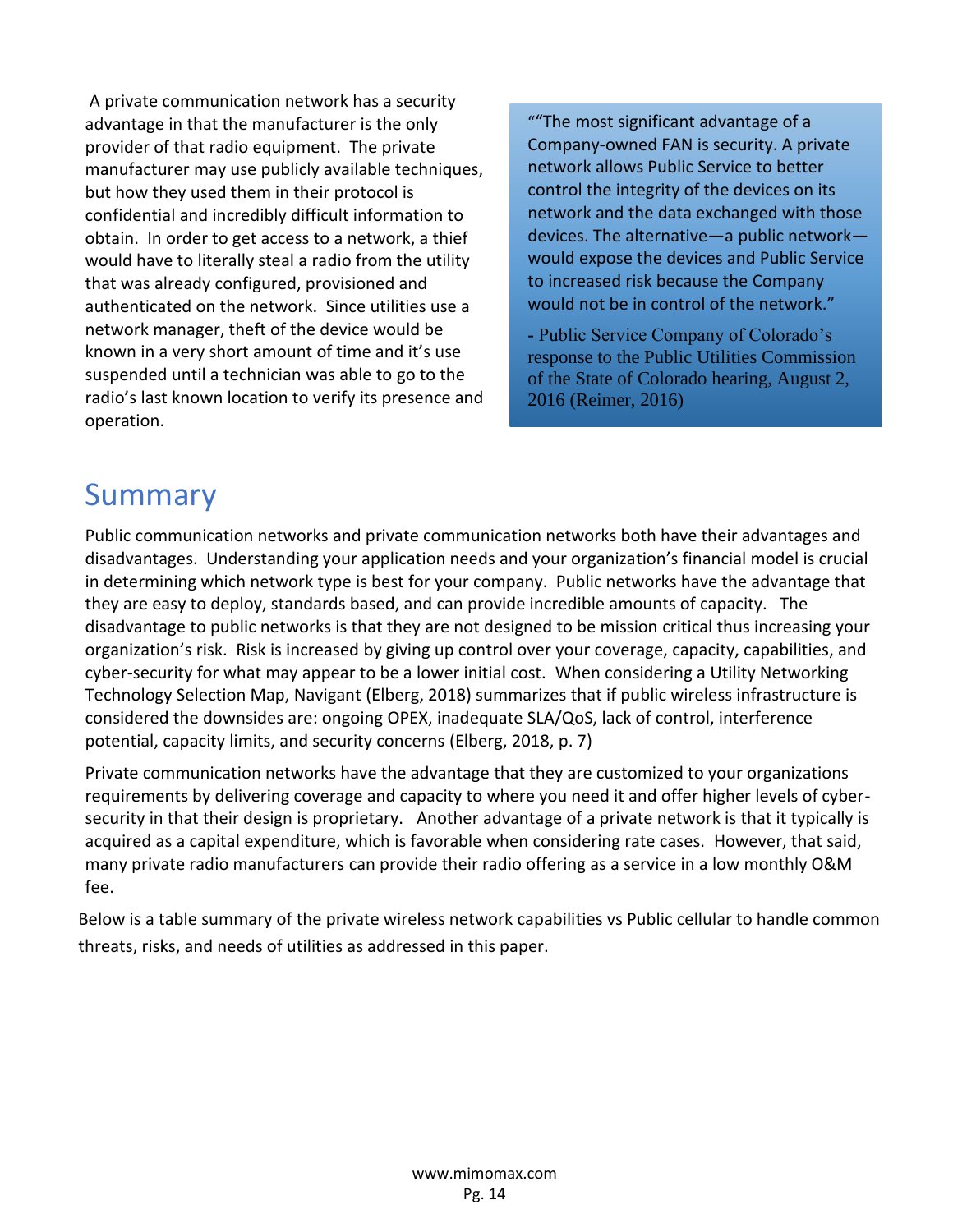| Table 3: Summary - Private Wireless vs Public Cellular Network Capabilities                              |                                                                                              |  |  |  |
|----------------------------------------------------------------------------------------------------------|----------------------------------------------------------------------------------------------|--|--|--|
| Private Wireless Network Capability                                                                      | <b>Public Cellular Capability</b>                                                            |  |  |  |
| Uptime - Battery Backup Requirement:                                                                     | Uptime - Battery Backup Requirement:                                                         |  |  |  |
| Days                                                                                                     | Only hours                                                                                   |  |  |  |
| Uptime - Compliance Requirement:                                                                         | Uptime - Compliance Requirement:                                                             |  |  |  |
| Secure and controlled                                                                                    | Controlled by carrier                                                                        |  |  |  |
| Capacity:                                                                                                | Capacity:                                                                                    |  |  |  |
| Designed to accommodate requirements                                                                     | Greater than narrowband, however falls<br>off at the edge and dependent on users             |  |  |  |
| Storm resiliency:                                                                                        | Storm resiliency:                                                                            |  |  |  |
| <b>Excellent and proven</b>                                                                              | Poor and prone to overload during<br>emergency                                               |  |  |  |
| <b>Expense Structure:</b>                                                                                | <b>Expense Structure:</b>                                                                    |  |  |  |
| Favors a CapEx model - Upfront investment<br>required however more predictable cost in the long<br>term. | Favors an OpEx model - long term costs<br>are greater and unpredictable against<br>upgrades. |  |  |  |
| Low latency requirement:                                                                                 | Low latency required:                                                                        |  |  |  |
| <b>Excellent ability</b>                                                                                 | Poor ability                                                                                 |  |  |  |
| Input to Key Features needed:                                                                            | Input to Key Features needed:                                                                |  |  |  |
| Excellent                                                                                                | Poor - caters to general public                                                              |  |  |  |
| Interference Control:                                                                                    | Interference Control:                                                                        |  |  |  |
| Excellent due to private ownership                                                                       | Poor due to public use (see examples)                                                        |  |  |  |
| Security:                                                                                                | Security:                                                                                    |  |  |  |
| Excellent – under control of utility                                                                     | Poor - public sharing of assets and<br>descriptions                                          |  |  |  |
| Protection against RF Network Changes (Carriers):<br>Yes - due to private ownership                      | Protection against RF Network Changes<br>(Carriers):                                         |  |  |  |
|                                                                                                          | No - due to public carrier control                                                           |  |  |  |

# **MimO** Max